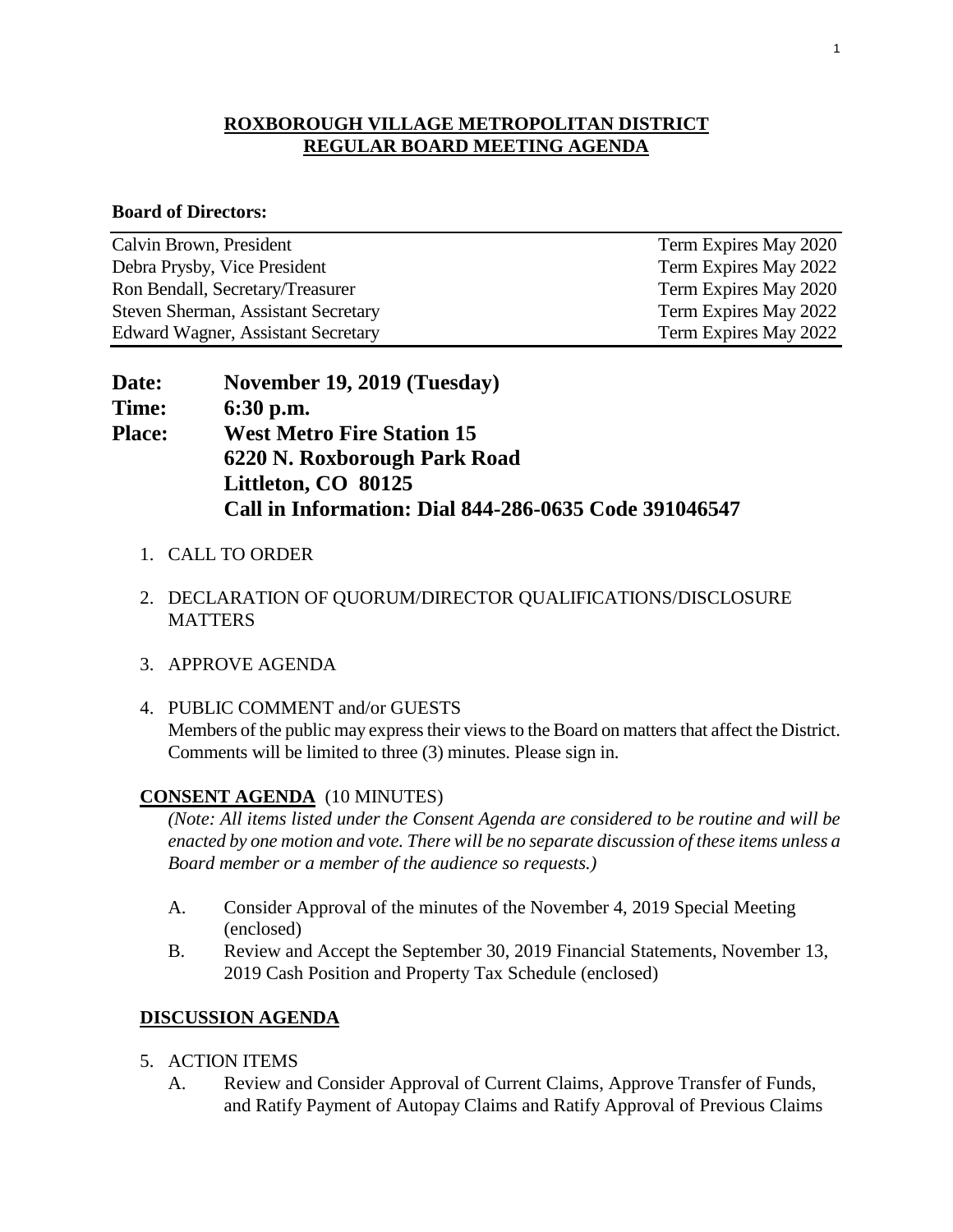(enclosed)

- B. Update on Bailey Tree Planting and 2020 Plans George Biedenstein 1. Proposal for 2020 Tree Maintenance - \$83,165 (enclosed)
- C. Conduct Public Hearing to Consider Adoption of 2020 Budget; Appropriate Sums of Money and Set Mill Levy; Consider Approval of Resolution No. 2019-11-01, Resolution to Adopt 2020 Budget, Resolution No. 2019-11-02 Resolution to Appropriate Sums of Money, and Resolution No. 2019-11-03 Resolution to Set Mill Levy (enclosed)
- D. Review and Consider Approval of Resolution No. 2019-11-04, 2019 Audit Engagement Letter with Stratagem (enclosed)
- E. Review 2020 Budget Process
	- 1. December 15, 2019 Mill Levy Certified
- F. Discuss Bill.com

#### 6. MANAGER MATTERS (40 MINUTES)

- A. Discuss Master Plan Next Steps and Proposed December Meetings (enclosed)
- B. Discuss Newsletter
- C. Discuss Holiday Lights Installation Proposal (enclosed)
- D. Update on Bathroom (enclosed)
- E. Discuss Holiday Party

#### 8. LANDSCAPE MAINTENANCE (10 MINUTES)

- A. Metco Landscape Report Bill Barr (enclosed)
- B. Review and Consider Approval of Proposals
	- 1. Rampart Range Rood and Village Circle West Branch Cutting \$1,850 (enclosed)
- C. Other

#### 9. DIRECTOR ITEMS (5 MINUTES)

A. Other

#### 10. ENGINEERING MATTERS (15 MINUTES)

- A. Discuss Enhancement, Spillway and Trail Design
- B. Update on Water Quality Analysis
- C. Update on Irrigation Analysis
- D. Embankment Stabilization/wetlands planting

#### 11. LEGAL MATTERS (20 MINUTES)

- A. Review and Consider Approval of Resolution No. 2019-11-01, 2020 Annual Administrative Matters Resolution (enclosed)
- B. Review and Consider Approval of Resolution No. 2019-11-05 Engagement Letter with Folkestad Fazekas Barrick & Patoile, P.C. for 2020 Legal Services (enclosed)
- C. Review and Consider Approval of Resolution No. 2019-11-06, Approving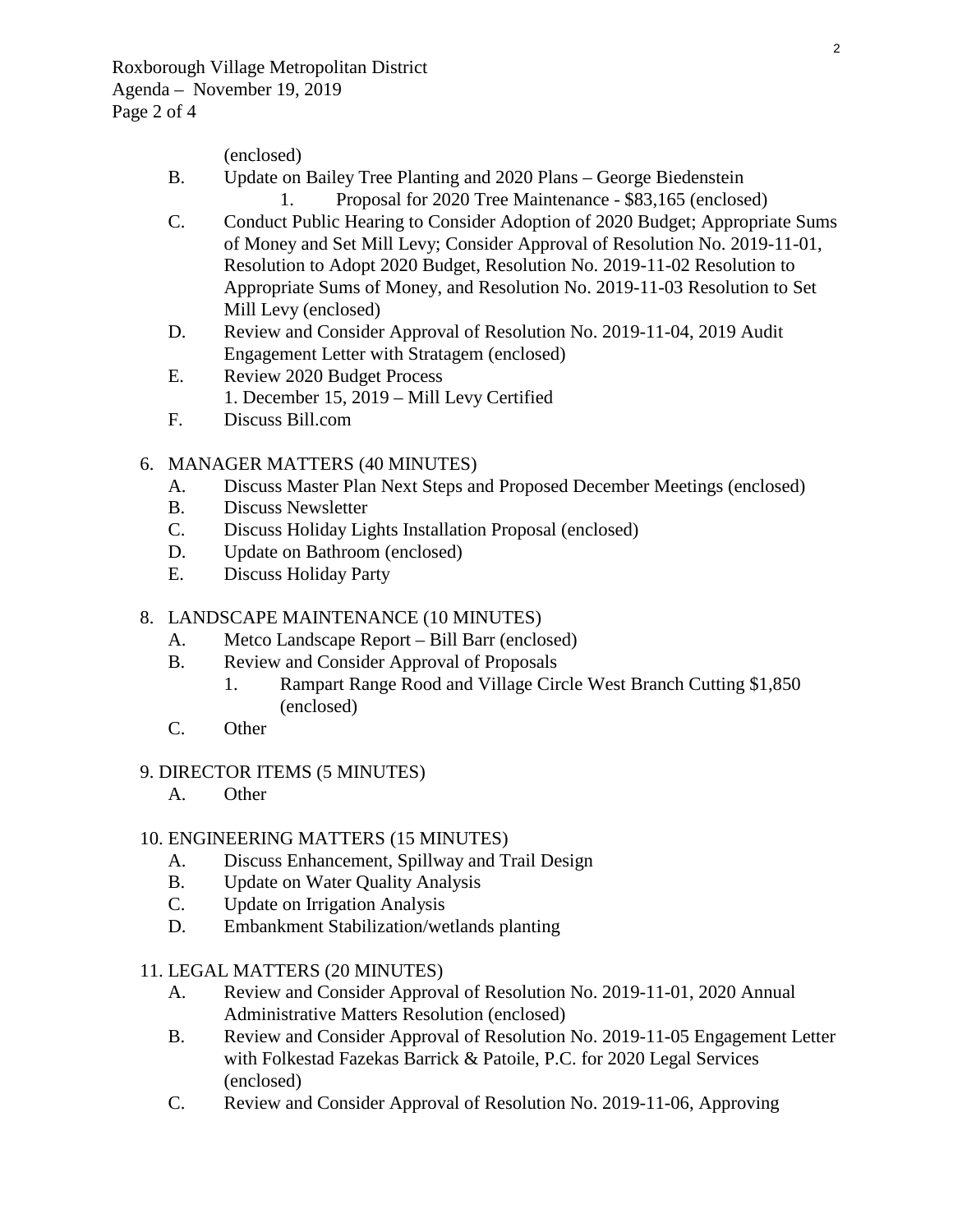Renewal of Foothills Intergovernmental Agreement for Roxborough Village Metropolitan District Resident Use of Foothills Recreation Amenities for 2020 (enclosed)

- D. Review and Consider Approval of Resolution No. 2019-11-07 Approving Renewal of Management Services with CliftonLarsonAllen LLP (enclosed)
- E. Review and Consider Approval of Resolution No. 2019-11-08 Approving Renewal of Accounting Services with CliftonLarsonAllen LLP (enclosed)
- F. Review and Consider Resolution No. 2019-11-09 Approving the 2020 Landscape Maintenance Services Agreement with Metco Landscape, LLC (agreement enclosed)
- G. Review and Consider Resolution No. 2019-11-10 Approving the 2020 Snow Removal Services Agreement with Metco Landscape, LLC (agreement enclosed)
- H. Review and consider Resolution No. 2019-11-11 Approving Service Agreement with Altitude Athletic Surfaces, LLC for Pickleball Lines Installation (enclosed)
- I. Discussion regarding Possible Fence Encroachment
- J. Update Regarding Final Water Due Diligence Filing and Executive Session Pursuant to C.R.S. Section 24-6-402(4)(B) and for the Purposes of Receiving Legal Advice on Specific Legal Questions, if requested
- K. Executive Session Pursuant to C.R.S. Section 24-6-402(4)(b) for Purposes of Receiving Legal Advice on a Specific Legal Question
- L. Other

## 12. OTHER BUSINESS (5 MINUTES)

A. Confirm Quorum for December 17, 2019 Regular Meeting (if necessary)

## 13. ADJOURNMENT